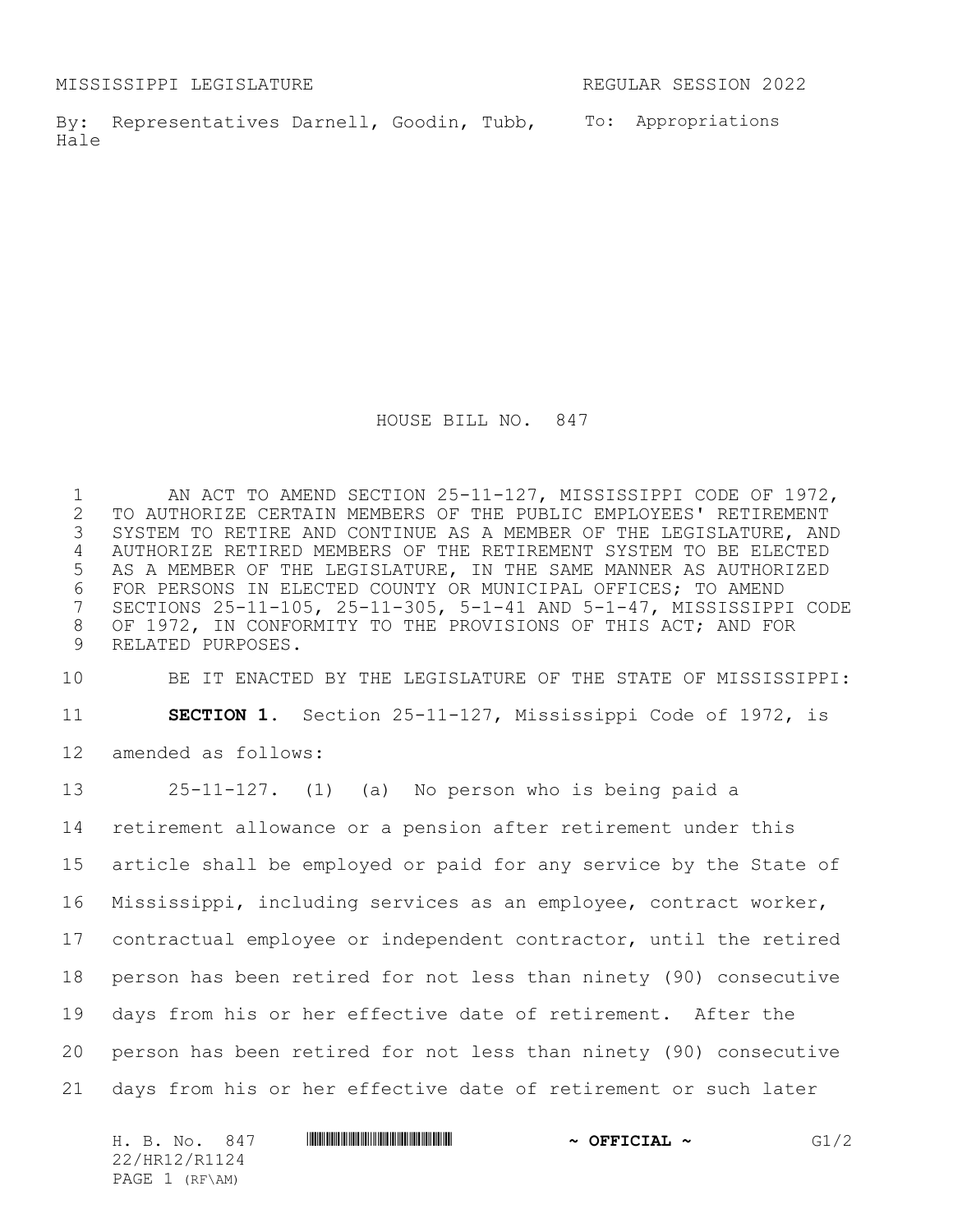date as established by the board, he or she may be reemployed while being paid a retirement allowance under the terms and conditions provided in this section.

 (b) No retiree of this retirement system who is reemployed or is reelected to office after retirement shall continue to draw retirement benefits while so reemployed, except as provided in this section.

 (c) No person employed or elected under the exceptions provided for in this section shall become a member under Article 3 of the retirement system.

 (2) Any person who has been retired under the provisions of Article 3 and who is later reemployed in service covered by this article shall cease to receive benefits under this article and shall again become a contributing member of the retirement system. When the person retires again, if the reemployment exceeds six (6) months, the person shall have his or her benefit recomputed, including service after again becoming a member, provided that the total retirement allowance paid to the retired member in his or her previous retirement shall be deducted from the member's retirement reserve and taken into consideration in recalculating the retirement allowance under a new option selected.

 (3) The board shall have the right to prescribe rules and regulations for carrying out the provisions of this section.

22/HR12/R1124 PAGE 2 (RF\AM)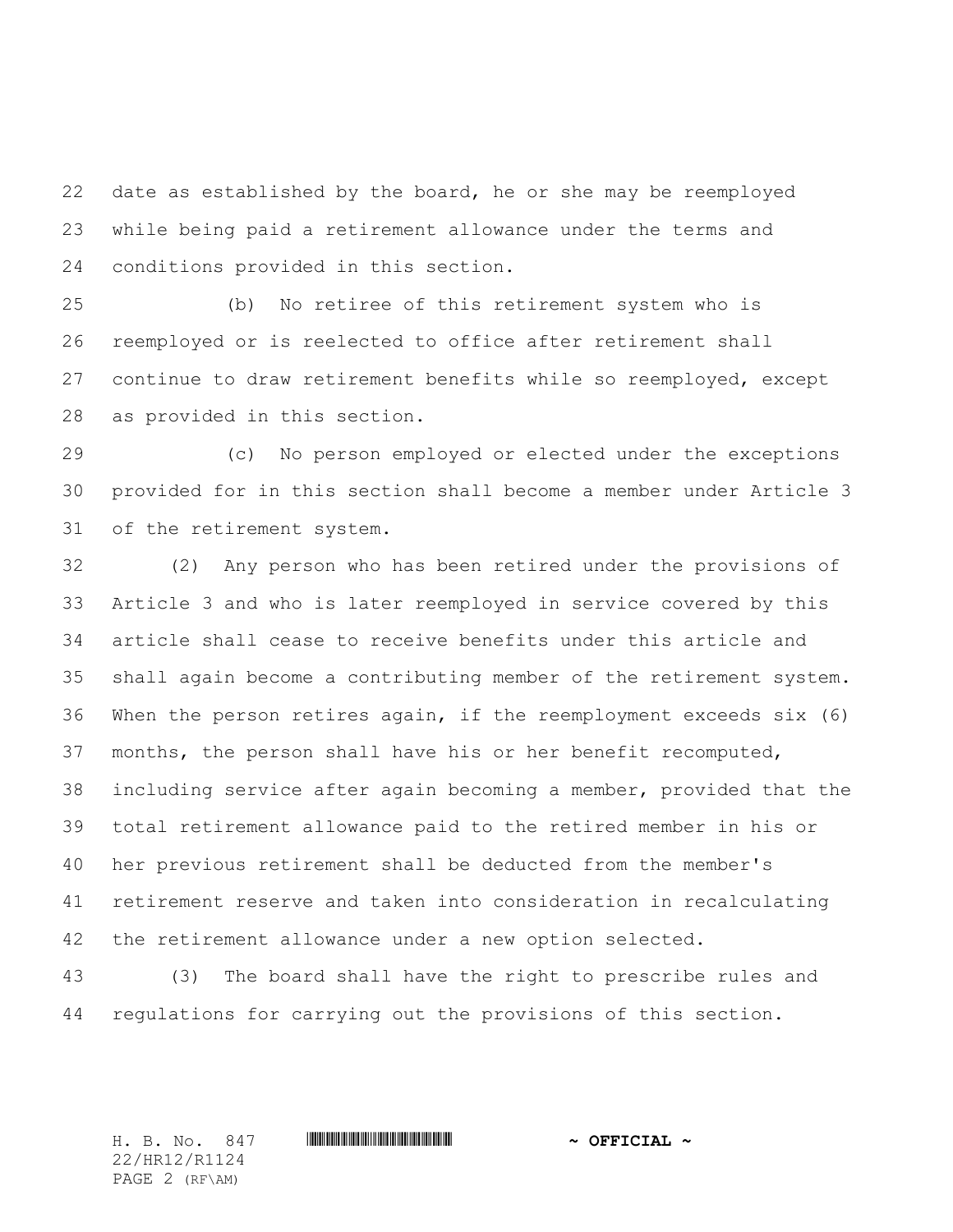(4) The provisions of this section shall not be construed to prohibit any retiree, regardless of age, from being employed and drawing a retirement allowance either:

 (a) For a period of time not to exceed one-half (1/2) of the normal working days for the position in any fiscal year during which the retiree will receive no more than one-half (1/2) of the salary in effect for the position at the time of employment, or

 (b) For a period of time in any fiscal year sufficient in length to permit a retiree to earn not in excess of twenty-five percent (25%) of retiree's average compensation.

 To determine the normal working days for a position under paragraph (a) of this subsection, the employer shall determine the required number of working days for the position on a full-time basis and the equivalent number of hours representing the full-time position. The retiree then may work up to one-half (1/2) of the required number of working days or up to one-half (1/2) of the equivalent number of hours and receive up to one-half (1/2) of the salary for the position. In the case of employment with multiple employers, the limitation shall equal one-half (1/2) of the number of days or hours for a single full-time position. Notice shall be given in writing to the executive director, setting forth the facts upon which the employment is being made, and the notice shall be given within five (5) days from the date

22/HR12/R1124 PAGE 3 (RF\AM)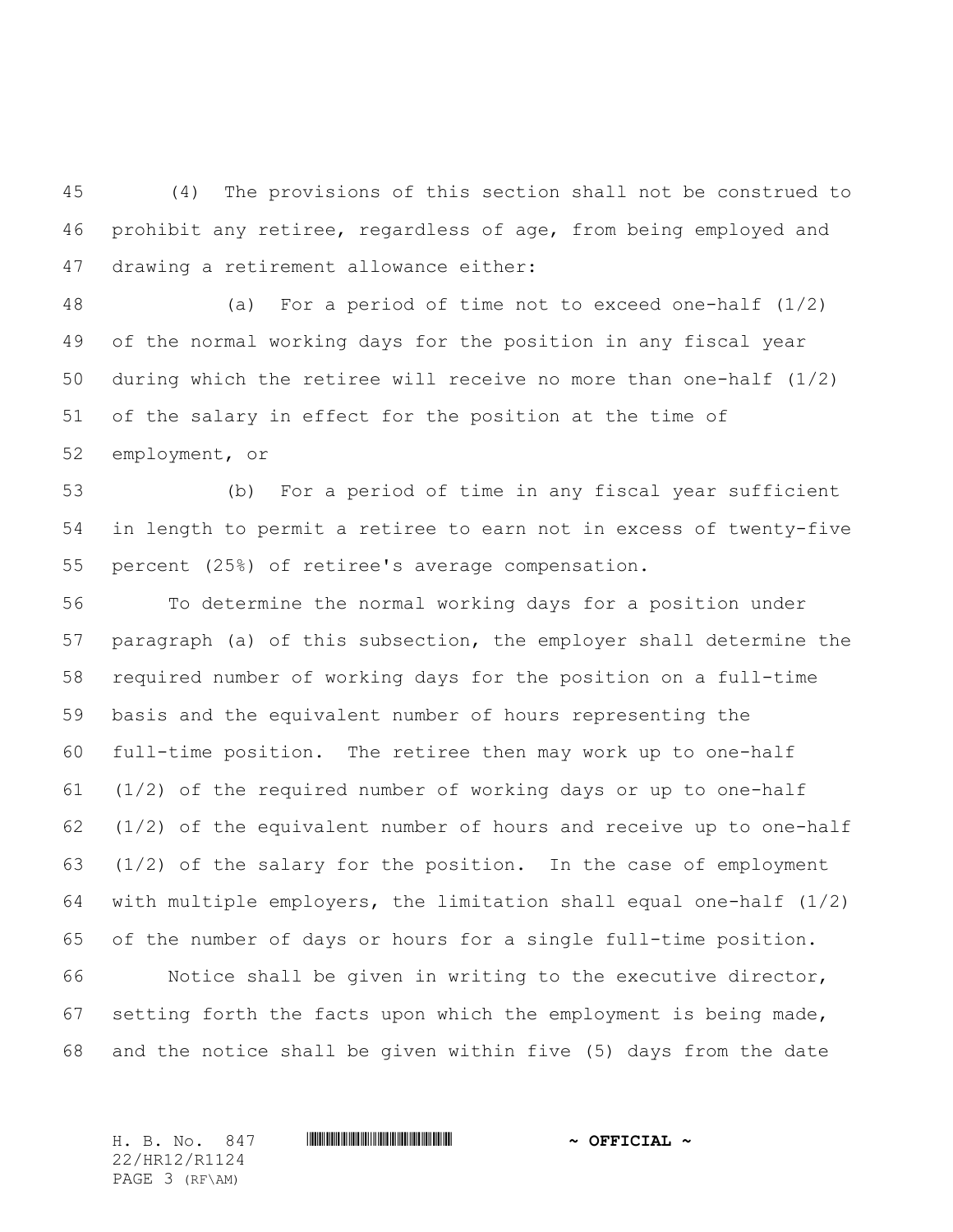of employment and also from the date of termination of the employment.

 (5) Except as otherwise provided in subsection (6) of this section, the employer of any person who is receiving a retirement allowance and who is employed in service covered by subsection (4) of this section as an employee or a contractual employee shall pay to the board the full amount of the employer's contribution on the amount of compensation received by the retiree for his or her employment in accordance with regulations prescribed by the board. The retiree shall not receive any additional creditable service in the retirement system as a result of the payment of the employer's contribution. This subsection does not apply to persons who are receiving a retirement allowance and who contract with an employer to provide services as a true independent contractor, as defined by the board through regulation.

 (6) (a) A member may retire and continue in municipal or county elective office or as a member of the Legislature provided that the member has reached the age and/or service requirement that will not result in a prohibited in-service distribution as defined by the Internal Revenue Service, or a retiree may be elected to a municipal or county office or as a member of the Legislature, provided that the person:

 (i) Files annually, in writing, in the office of the employer and the office of the executive director of the system before the person takes office or as soon as possible after

H. B. No. 847 \*HR12/R1124\* **~ OFFICIAL ~** 22/HR12/R1124 PAGE 4 (RF\AM)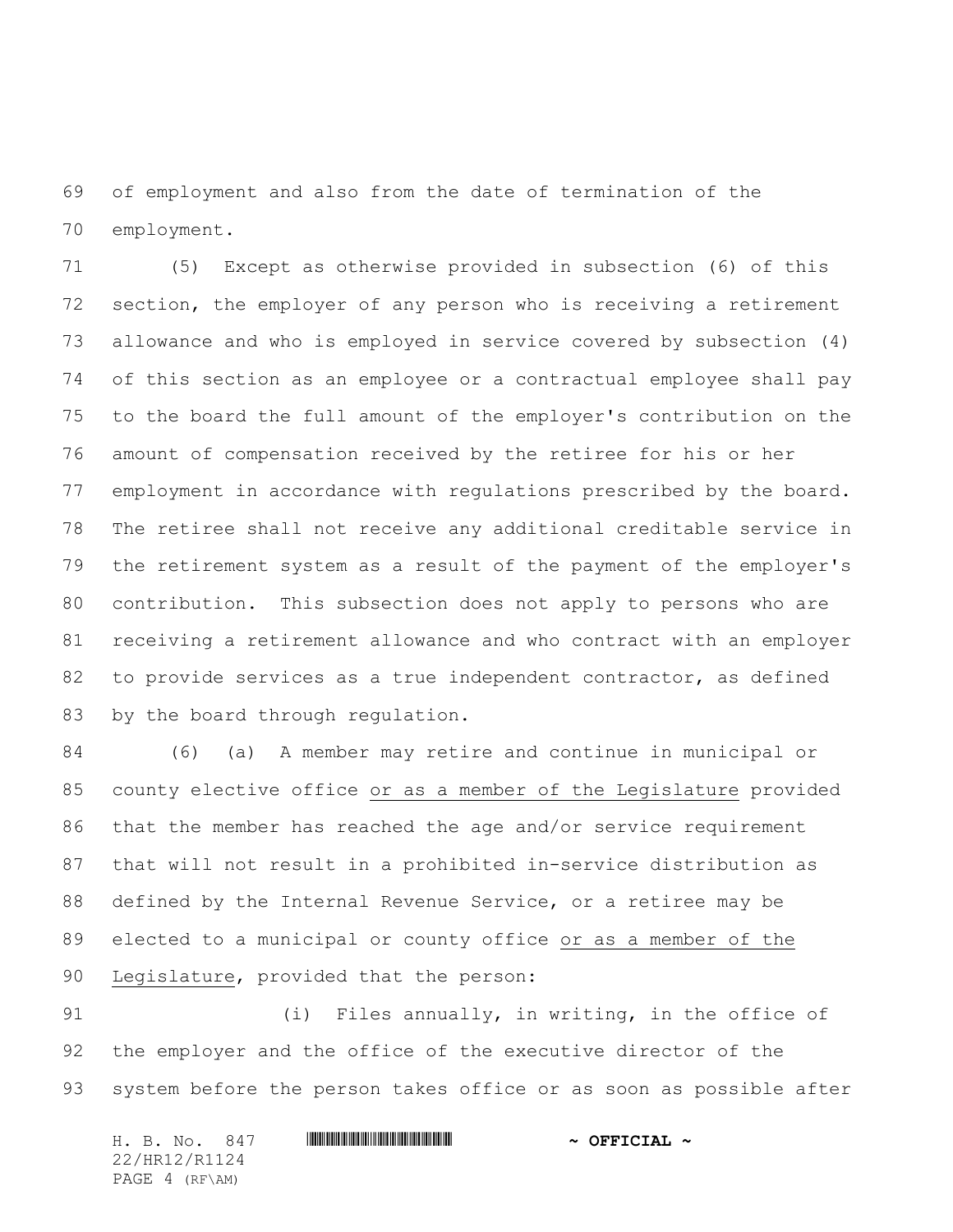retirement, a waiver of all salary or compensation and elects to receive in lieu of that salary or compensation a retirement allowance as provided in this section, in which event no salary or compensation shall thereafter be due or payable for those services; however, any such officer **\* \* \*** may receive, in addition to the retirement allowance, office expense allowance, mileage or travel expense authorized by any statute of the State of Mississippi; or

 (ii) Elects to receive compensation for that elective office in an amount not to exceed twenty-five percent (25%) of the retiree's average compensation. In order to receive compensation as allowed in this subparagraph, the retiree shall file annually, in writing, in the office of the employer and the office of the executive director of the system, an election to receive, in addition to a retirement allowance, compensation as allowed in this subparagraph.

 (b) The municipality or county in which the retired person holds elective office or the house of the Legislature in which the retired person serves as a member shall pay to the board the amount of the employer's contributions on the full amount of the regular compensation for the elective office that the retired person holds.

 (c) As used in this subsection, the term "compensation" does not include office expense allowance, mileage or travel expense authorized by a statute of the State of Mississippi.

|  | H. B. No. 847  |  | $\sim$ OFFICIAL $\sim$ |
|--|----------------|--|------------------------|
|  | 22/HR12/R1124  |  |                        |
|  | PAGE 5 (RF\AM) |  |                        |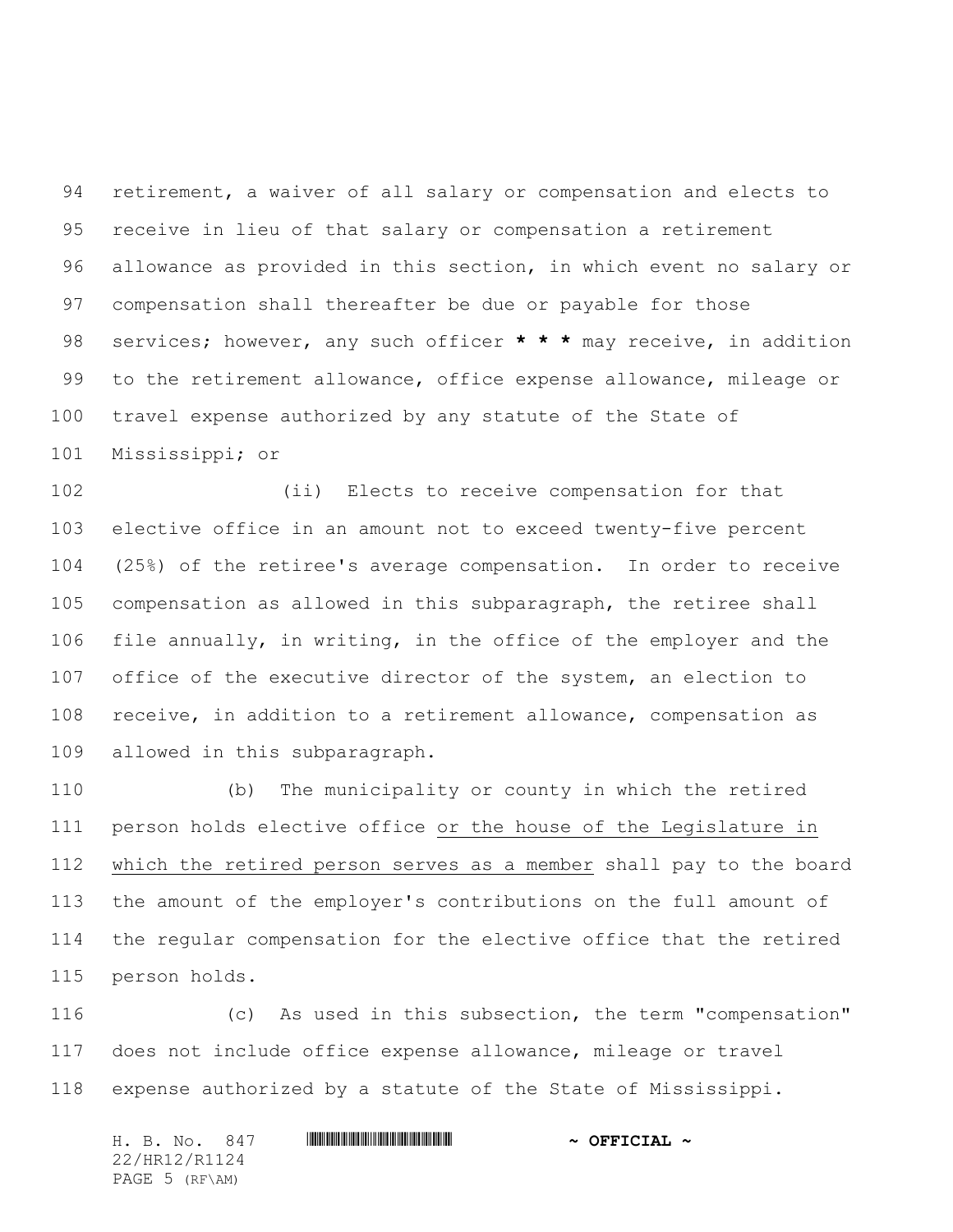**SECTION 2.** Section 25-11-105, Mississippi Code of 1972, is amended as follows:

25-11-105. **I. THOSE WHO ARE ELIGIBLE FOR MEMBERSHIP**

 The membership of this retirement system shall be composed as follows:

 (a) (i) All persons who become employees in the state service after January 31, 1953, and whose wages are subject to payroll taxes and are lawfully reported on IRS Form W-2, except those who are specifically excluded, **\* \* \*** those as to whom election is provided in Articles 1 and 3, and those persons who receive or continue to receive a retirement allowance while serving as a member of the Legislature as authorized by Section 25-11-127(6), shall become members of the retirement system as a condition of their employment.

 (ii) From and after July 1, 2002, any individual who is employed by a governmental entity to perform professional services shall become a member of the system if the individual is paid regular periodic compensation for those services that is subject to payroll taxes, is provided all other employee benefits and meets the membership criteria established by the regulations adopted by the board of trustees that apply to all other members 140 of the system; however, any active member employed in such a position on July 1, 2002, will continue to be an active member for as long as they are employed in any such position.

H. B. No. 847 \*HR12/R1124\* **~ OFFICIAL ~** 22/HR12/R1124 PAGE 6 (RF\AM)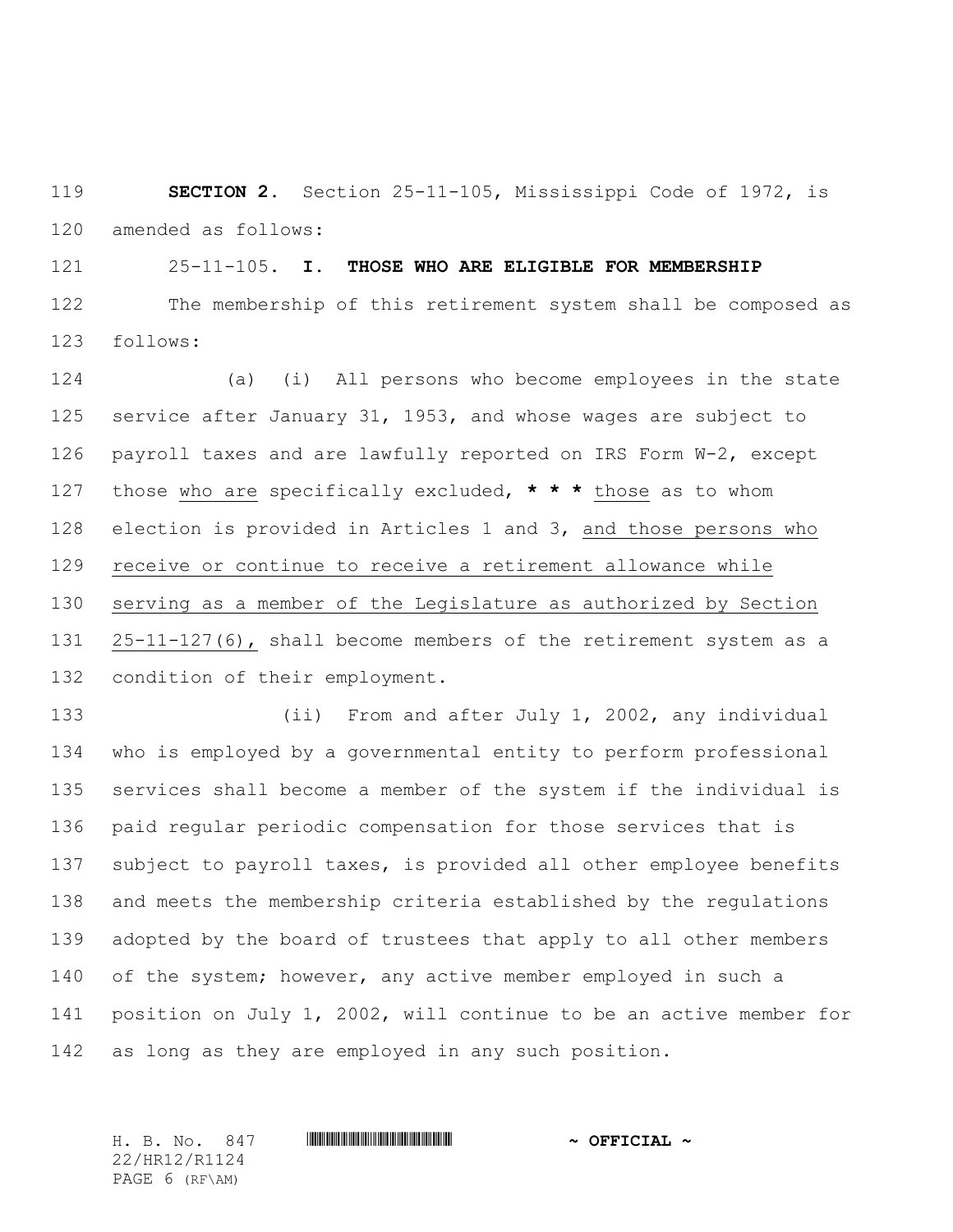(b) All persons who become employees in the state service after January 31, 1953, except those specifically excluded or as to whom election is provided in Articles 1 and 3, unless they file with the board before the lapse of sixty (60) days of employment or sixty (60) days after the effective date of the cited articles, whichever is later, on a form prescribed by the board, a notice of election not to be covered by the membership of the retirement system and a duly executed waiver of all present and prospective benefits that would otherwise inure to them on account of their participation in the system, shall become members of the retirement system; however, no credit for prior service will be granted to members who became members of the system before July 1, 2007, until they have contributed to Article 3 of the retirement system for a minimum period of at least four (4) years, 157 or to members who became members of the system on or after July 1, 2007, until they have contributed to Article 3 of the retirement system for a minimum period of at least eight (8) years. Those members shall receive credit for services performed before January 1, 1953, in employment now covered by Article 3, but no credit shall be granted for retroactive services between January 1, 1953, and the date of their entry into the retirement system, unless the employee pays into the retirement system both the employer's and the employee's contributions on wages paid him during the period from January 31, 1953, to the date of his becoming a contributing member, together with interest at the rate determined by the board

22/HR12/R1124 PAGE 7 (RF\AM)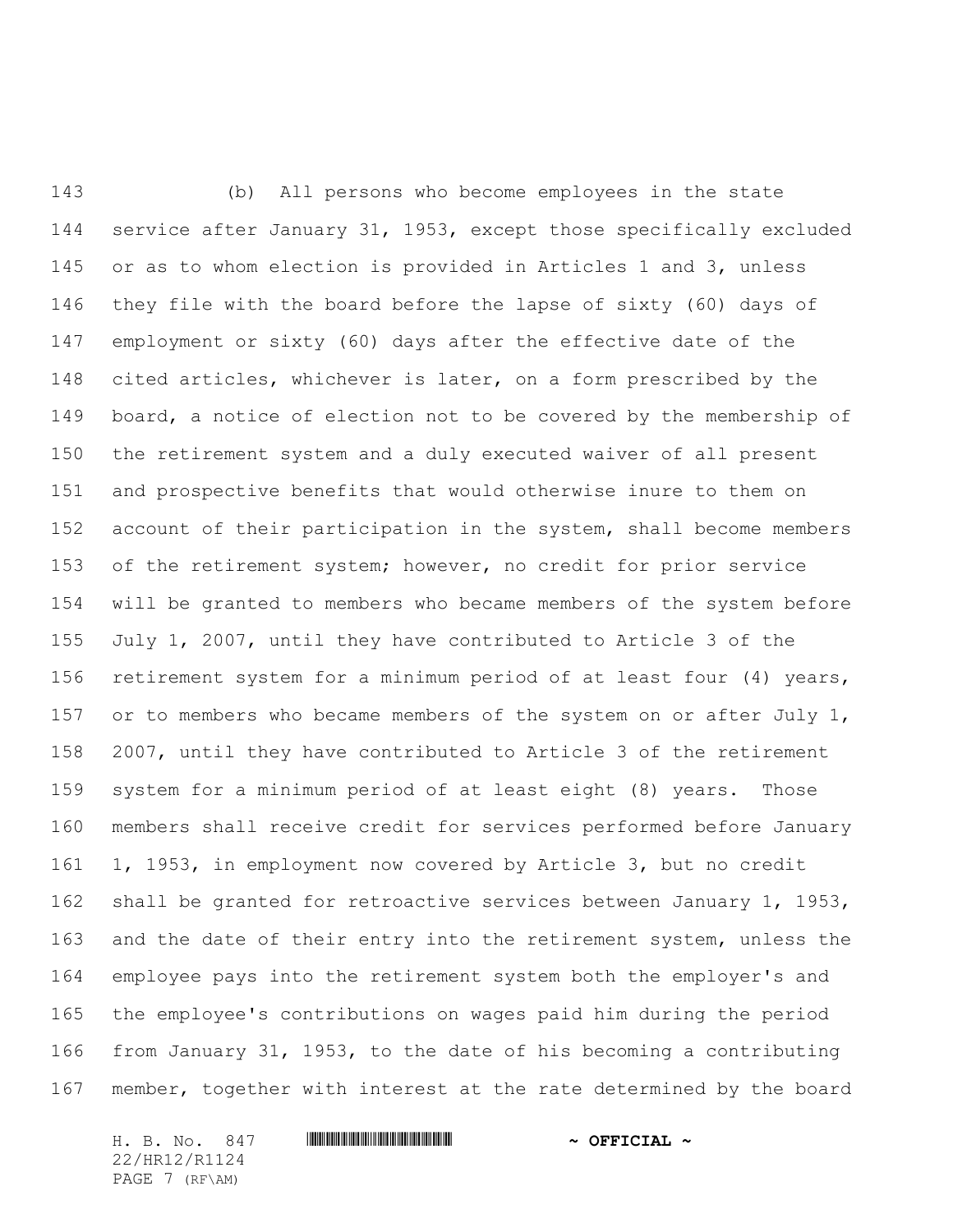of trustees. Members reentering after withdrawal from service shall qualify for prior service under the provisions of Section 25-11-117. From and after July 1, 1998, upon eligibility as noted above, the member may receive credit for such retroactive service provided:

 (i) The member shall furnish proof satisfactory to the board of trustees of certification of that service from the 175 covered employer where the services were performed; and

 (ii) The member shall pay to the retirement system on the date he or she is eligible for that credit or at any time thereafter before the date of retirement the actuarial cost for each year of that creditable service. The provisions of this subparagraph (ii) shall be subject to the limitations of Section 415 of the Internal Revenue Code and regulations promulgated under Section 415.

 Nothing contained in this paragraph (b) shall be construed to limit the authority of the board to allow the correction of reporting errors or omissions based on the payment of the employee and employer contributions plus applicable interest.

 (c) All persons who become employees in the state service after January 31, 1953, and who are eligible for membership in any other retirement system shall become members of this retirement system as a condition of their employment, unless they elect at the time of their employment to become a member of that other system.

H. B. No. 847 \*HR12/R1124\* **~ OFFICIAL ~** 22/HR12/R1124 PAGE 8 (RF\AM)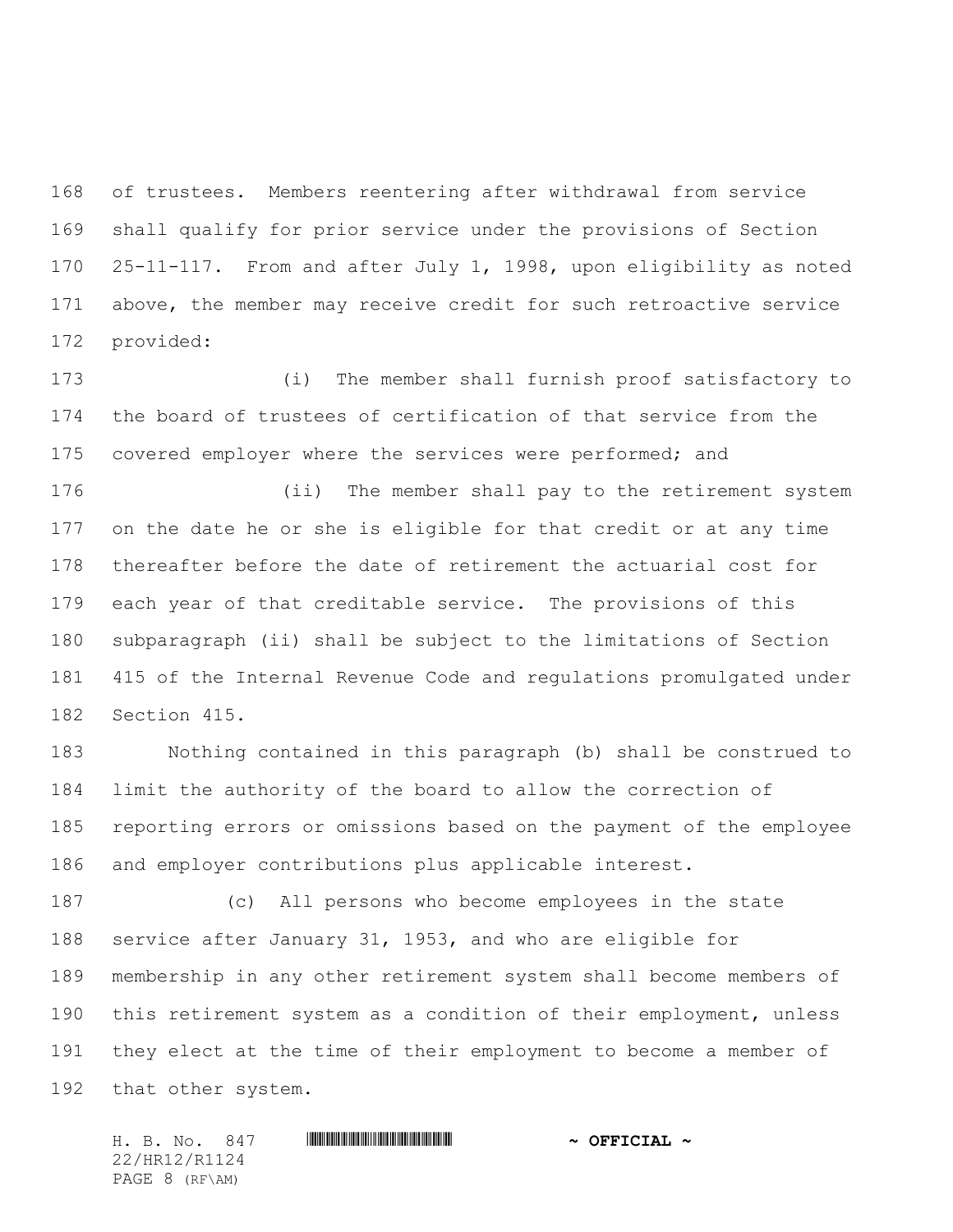(d) All persons who are employees in the state service on January 31, 1953, and who are members of any nonfunded retirement system operated by the State of Mississippi, or any of its departments or agencies, shall become members of this system with prior service credit unless, before February 1, 1953, they file a written notice with the board of trustees that they do not elect to become members.

 (e) All persons who are employees in the state service on January 31, 1953, and who under existing laws are members of any fund operated for the retirement of employees by the State of Mississippi, or any of its departments or agencies, shall not be entitled to membership in this retirement system unless, before February 1, 1953, any such person indicates by a notice filed with the board, on a form prescribed by the board, his individual election and choice to participate in this system, but no such person shall receive prior service credit unless he becomes a member on or before February 1, 1953.

 (f) Each political subdivision of the state and each instrumentality of the state or a political subdivision, or both, 212 is authorized to submit, for approval by the board of trustees, a plan for extending the benefits of this article to employees of any such political subdivision or instrumentality. Each such plan or any amendment to the plan for extending benefits thereof shall be approved by the board of trustees if it finds that the plan, or the plan as amended, is in conformity with such requirements as

H. B. No. 847 \*HR12/R1124\* **~ OFFICIAL ~** 22/HR12/R1124 PAGE 9 (RF\AM)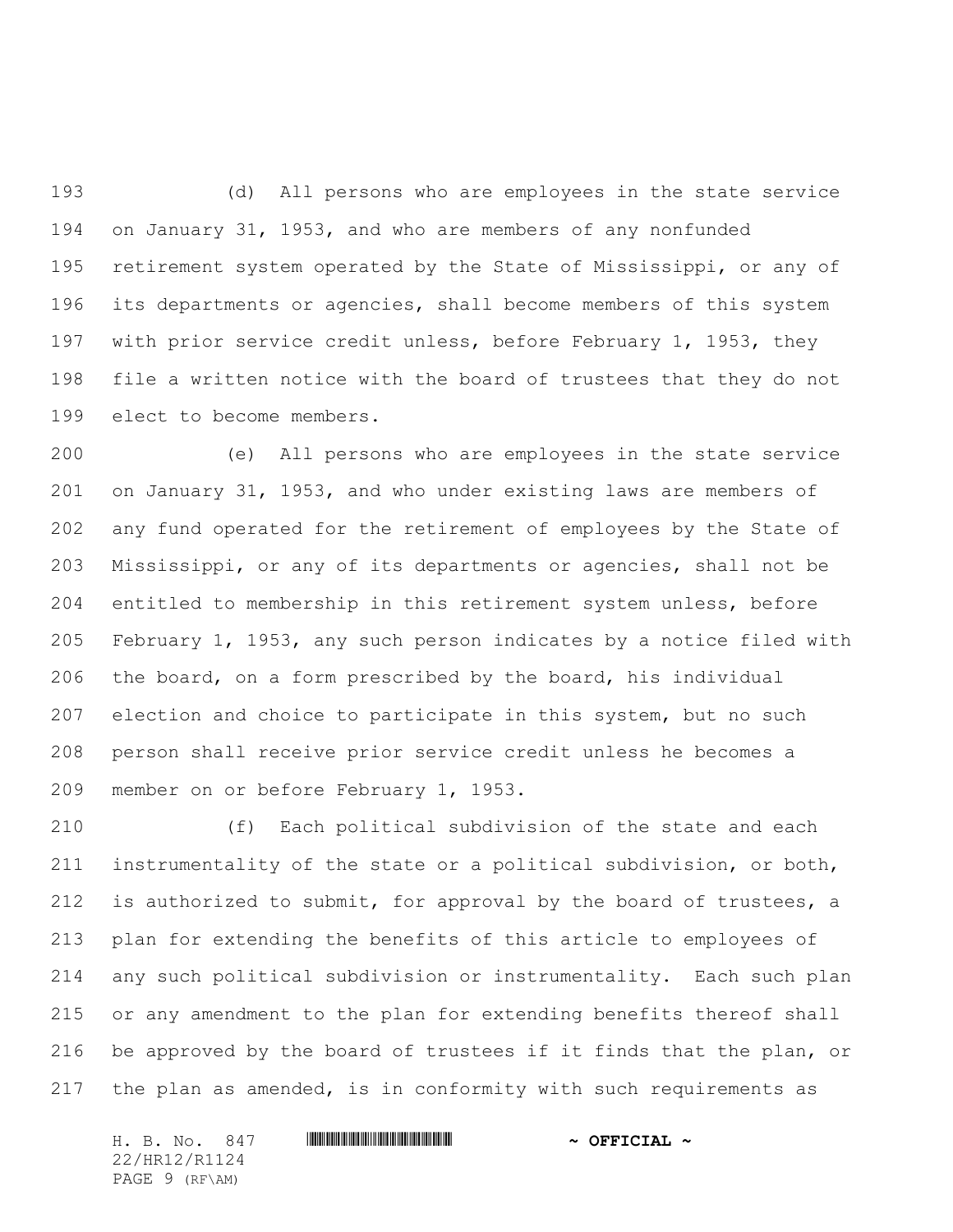are provided in Articles 1 and 3; however, upon approval of the plan or any such plan previously approved by the board of trustees, the approved plan shall not be subject to cancellation or termination by the political subdivision or instrumentality. No such plan shall be approved unless:

 (i) It provides that all services that constitute employment as defined in Section 25-11-5 and are performed in the employ of the political subdivision or instrumentality, by any employees thereof, shall be covered by the plan, with the exception of municipal employees who are already covered by existing retirement plans; however, those employees in this class may elect to come under the provisions of this article;

 (ii) It specifies the source or sources from which the funds necessary to make the payments required by paragraph (d) of Section 25-11-123 and of paragraph (f)(v)2 and 3 of this section are expected to be derived and contains reasonable 234 assurance that those sources will be adequate for that purpose; (iii) It provides for such methods of

 administration of the plan by the political subdivision or instrumentality as are found by the board of trustees to be necessary for the proper and efficient administration thereof; (iv) It provides that the political subdivision or

 instrumentality will make such reports, in such form and containing such information, as the board of trustees may from time to time require;

H. B. No. 847 \*HR12/R1124\* **~ OFFICIAL ~** 22/HR12/R1124 PAGE 10 (RF\AM)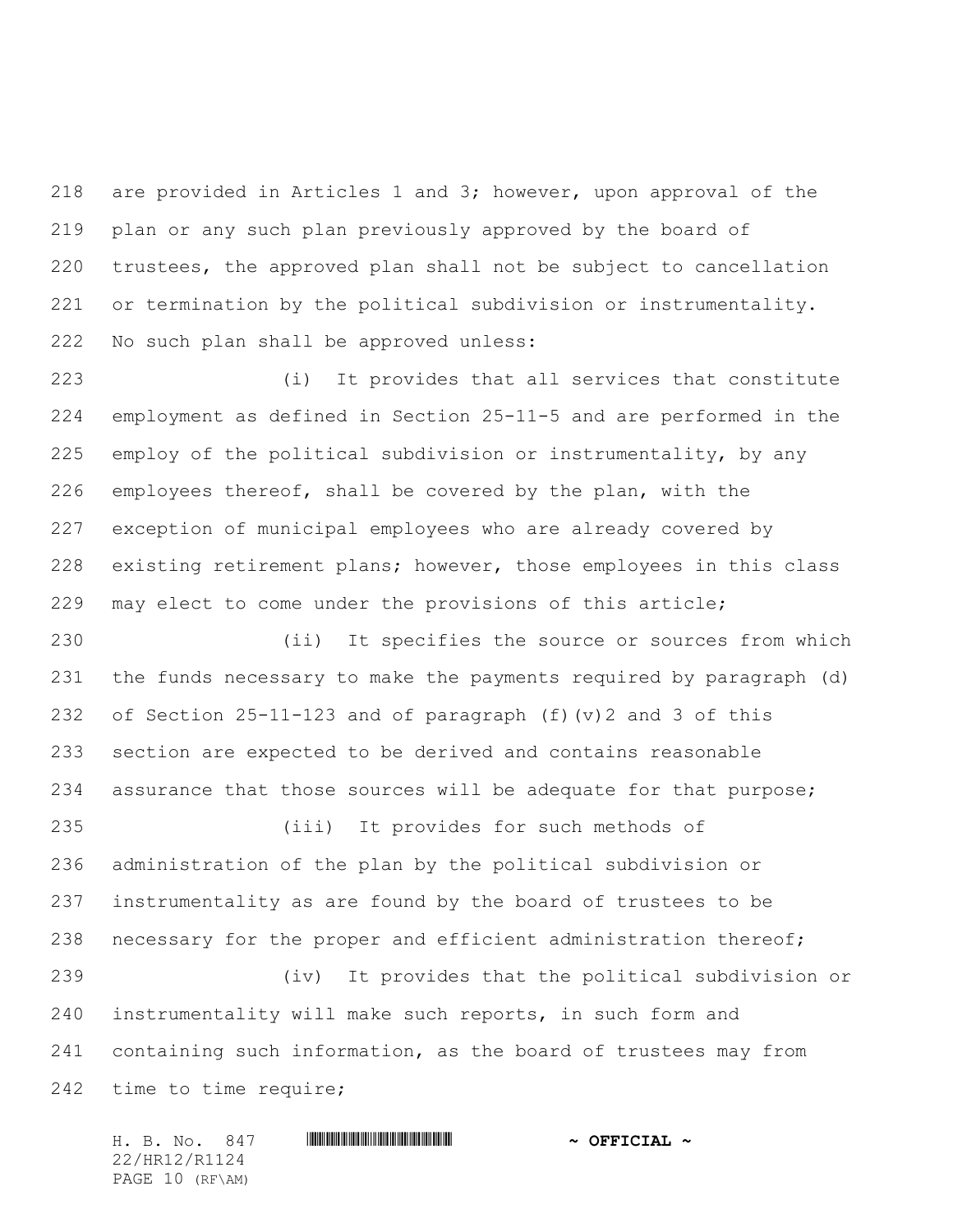(v) It authorizes the board of trustees to terminate the plan in its entirety in the discretion of the board 245 if it finds that there has been a failure to comply substantially with any provision contained in the plan, the termination to take effect at the expiration of such notice and on such conditions as may be provided by regulations of the board and as may be consistent with applicable federal law.

 1. The board of trustees shall not finally refuse to approve a plan submitted under paragraph (f), and shall not terminate an approved plan without reasonable notice and opportunity for hearing to each political subdivision or instrumentality affected by the board's decision. The board's decision in any such case shall be final, conclusive and binding unless an appeal is taken by the political subdivision or instrumentality aggrieved by the decision to the Circuit Court of the First Judicial District of Hinds County, Mississippi, in accordance with the provisions of law with respect to civil causes by certiorari.

 2. Each political subdivision or instrumentality as to which a plan has been approved under this section shall pay into the contribution fund, with respect to wages (as defined in Section 25-11-5), at such time or times as the board of trustees may by regulation prescribe, contributions in the amounts and at the rates specified in the applicable agreement entered into by the board.

H. B. No. 847 \*HR12/R1124\* **~ OFFICIAL ~** 22/HR12/R1124 PAGE 11 (RF\AM)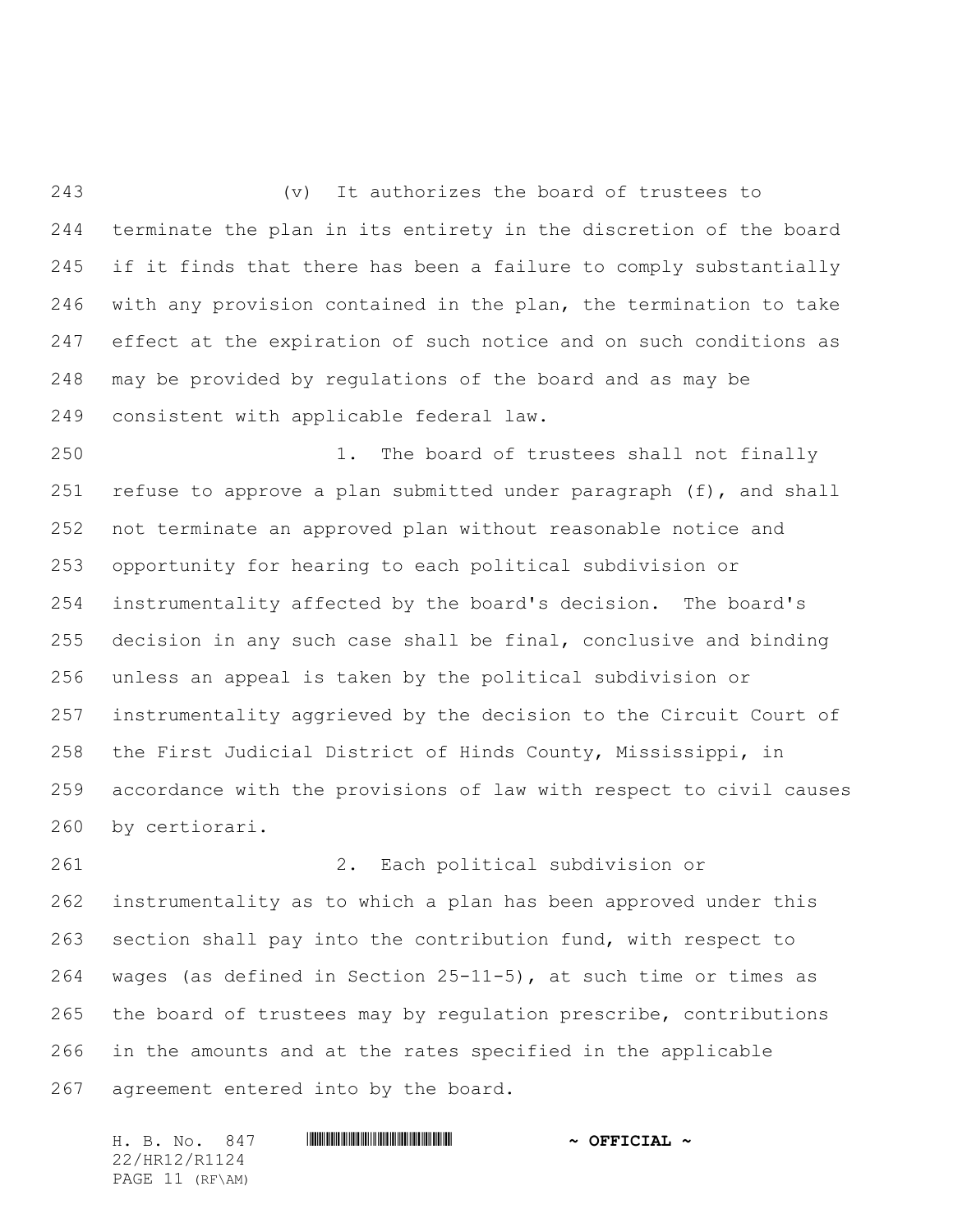3. Every political subdivision or instrumentality required to make payments under paragraph (f)(v)2 of this section is authorized, in consideration of the employees' retention in or entry upon employment after enactment of Articles 1 and 3, to impose upon its employees, as to services that are covered by an approved plan, a contribution with respect to wages (as defined in Section 25-11-5) not exceeding the amount provided in Section 25-11-123(d) if those services constituted employment within the meaning of Articles 1 and 3, and to deduct the amount of the contribution from the wages as and when paid. Contributions so collected shall be paid into the contribution fund as partial discharge of the liability of the political subdivisions or instrumentalities under paragraph (f)(v)2 of this section. Failure to deduct the contribution shall not relieve the employee or employer of liability for the contribution. 4. Any state agency, school, political subdivision, instrumentality or any employer that is required to submit contribution payments or wage reports under any section of this chapter shall be assessed interest on delinquent payments or wage reports as determined by the board of trustees in accordance with rules and regulations adopted by the board and delinquent payments, assessed interest and any other amount certified by the board as owed by an employer, may be recovered by action in a court of competent jurisdiction against the reporting agency liable therefor or may, upon due certification of delinquency and

H. B. No. 847 **HRININIA HRITINIA IN SEPTICIAL** ~ 22/HR12/R1124 PAGE 12 (RF\AM)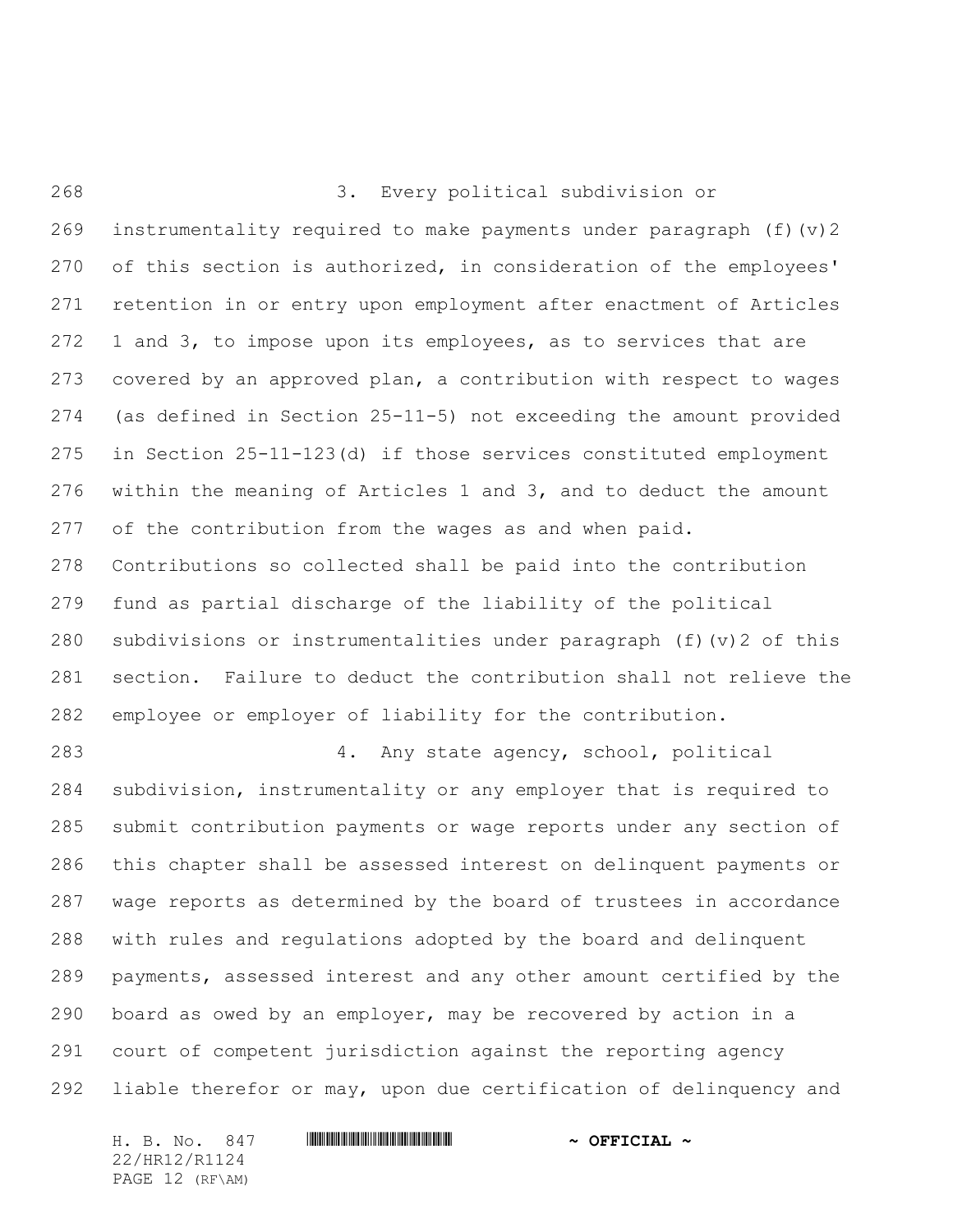at the request of the board of trustees, be deducted from any other monies payable to the reporting agency by any department or agency of the state.

 5. Each political subdivision of the state and each instrumentality of the state or a political subdivision or subdivisions that submit a plan for approval of the board, as provided in this section, shall reimburse the board for coverage into the expense account, its pro rata share of the total expense of administering Articles 1 and 3 as provided by regulations of the board.

 (g) The board may, in its discretion, deny the right of membership in this system to any class of employees whose compensation is only partly paid by the state or who are occupying positions on a part-time or intermittent basis. The board may, in its discretion, make optional with employees in any such classes their individual entrance into this system.

 (h) An employee whose membership in this system is contingent on his own election, and who elects not to become a member, may thereafter apply for and be admitted to membership; but no such employee shall receive prior service credit unless he becomes a member before July 1, 1953, except as provided in paragraph (b).

 (i) If any member of this system changes his employment to any agency of the state having an actuarially funded retirement system, the board of trustees may authorize the transfer of the

|  | H. B. No. 847   | $\sim$ OFFICIAL $\sim$ |
|--|-----------------|------------------------|
|  | 22/HR12/R1124   |                        |
|  | PAGE 13 (RF\AM) |                        |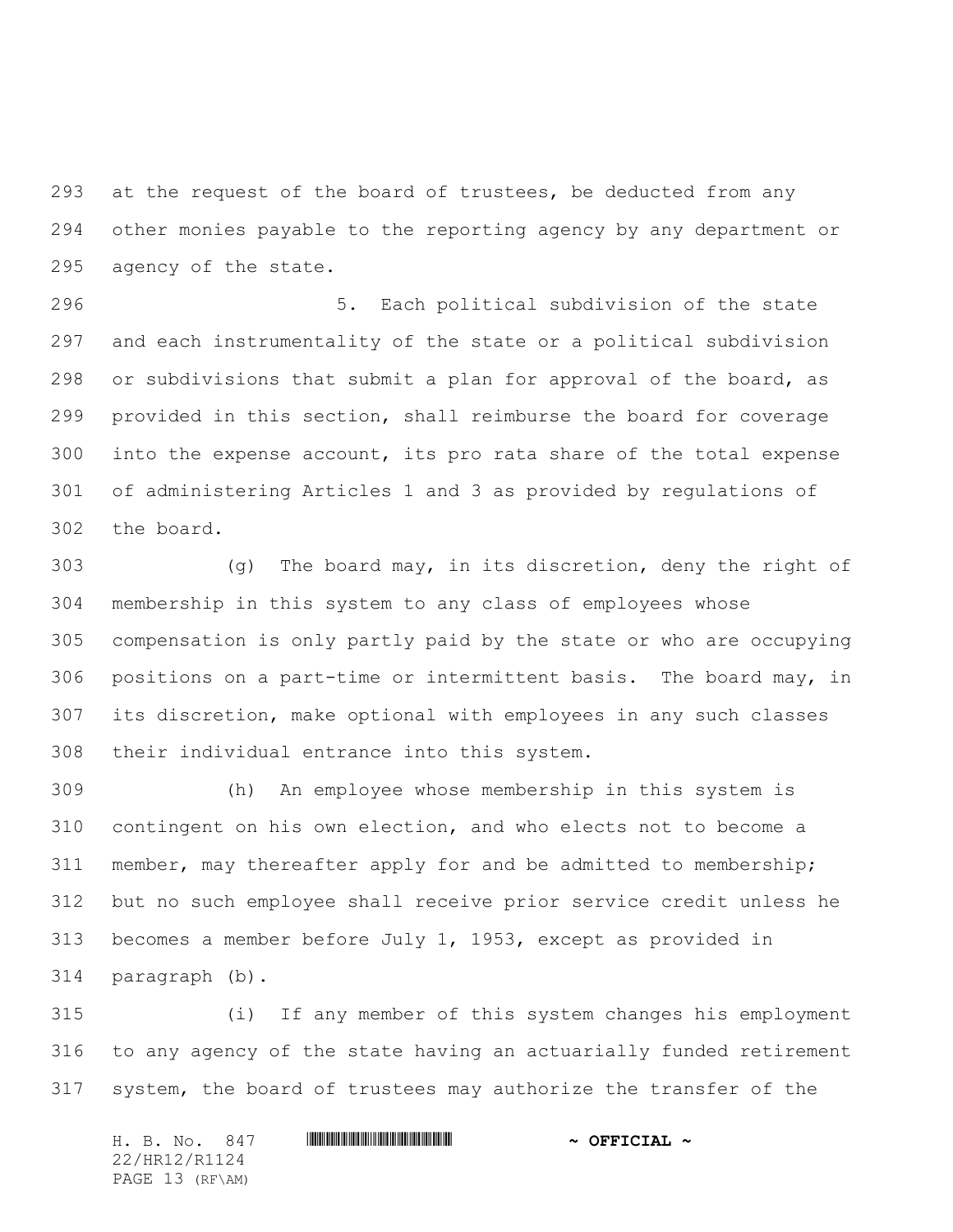member's creditable service and of the present value of the member's employer's accumulation account and of the present value of the member's accumulated membership contributions to that other system, provided that the employee agrees to the transfer of his accumulated membership contributions and provided that the other system is authorized to receive and agrees to make the transfer.

 If any member of any other actuarially funded system maintained by an agency of the state changes his employment to an agency covered by this system, the board of trustees may authorize the receipt of the transfer of the member's creditable service and of the present value of the member's employer's accumulation account and of the present value of the member's accumulated membership contributions from the other system, provided that the employee agrees to the transfer of his accumulated membership contributions to this system and provided that the other system is authorized and agrees to make the transfer.

 (j) Wherever state employment is referred to in this section, it includes joint employment by state and federal agencies of all kinds.

 (k) Employees of a political subdivision or instrumentality who were employed by the political subdivision or instrumentality before an agreement between the entity and the Public Employees' Retirement System to extend the benefits of this article to its employees, and which agreement provides for the establishment of retroactive service credit, and who became

H. B. No. 847 \*HR12/R1124\* **~ OFFICIAL ~** 22/HR12/R1124 PAGE 14 (RF\AM)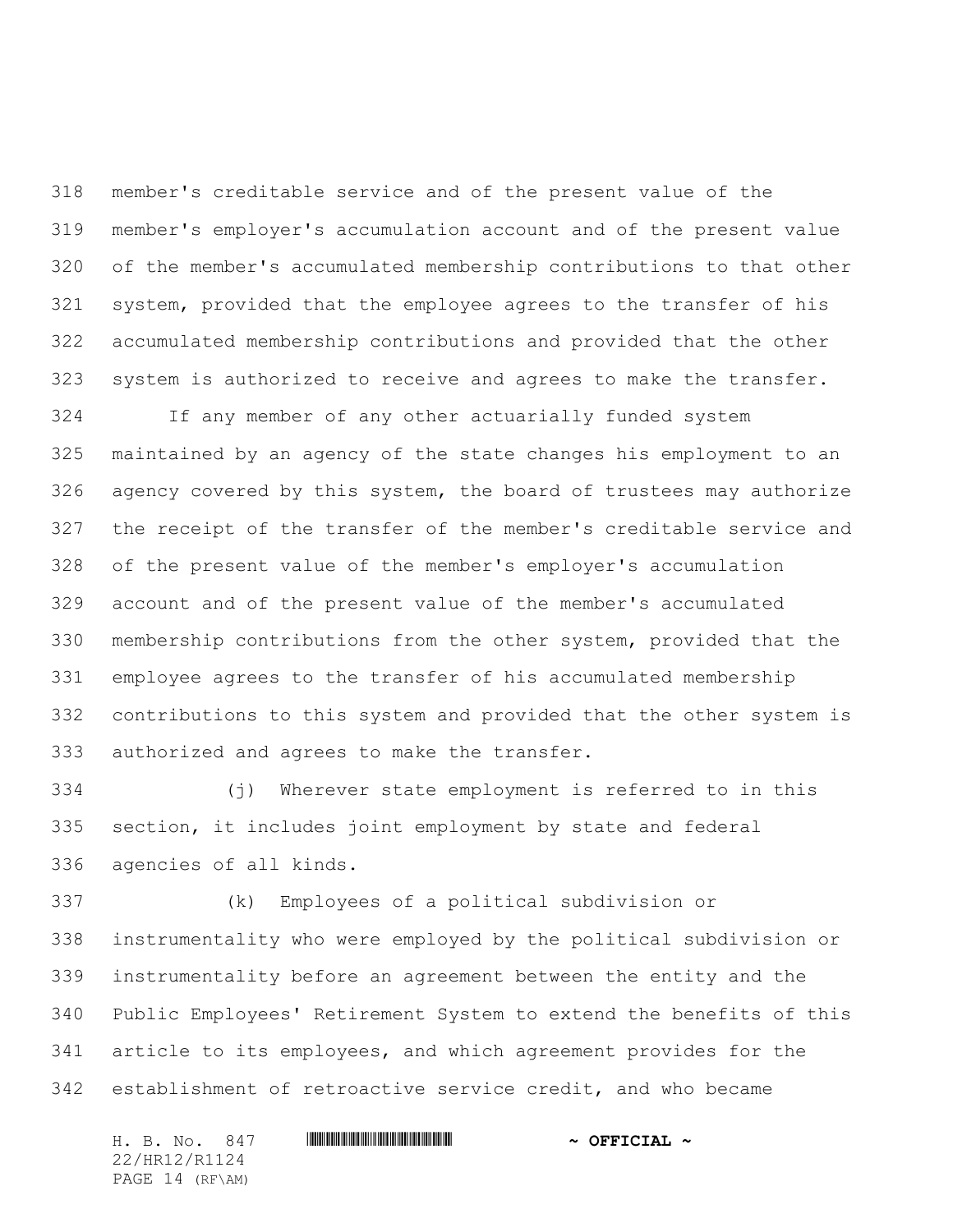members of the retirement system before July 1, 2007, and have remained contributors to the retirement system for four (4) years, 345 or who became members of the retirement system on or after July , 2007, and have remained contributors to the retirement system for eight (8) years, may receive credit for that retroactive service with the political subdivision or instrumentality, provided that the employee and/or employer, as provided under the terms of the modification of the joinder agreement in allowing that coverage, pay into the retirement system the employer's and employee's contributions on wages paid the member during the previous employment, together with interest or actuarial cost as determined by the board covering the period from the date the service was rendered until the payment for the credit for the service was made. Those wages shall be verified by the Social Security Administration or employer payroll records. Effective July 1, 1998, upon eligibility as noted above, a member may receive credit for that retroactive service with the political subdivision or instrumentality provided:

 (i) The member shall furnish proof satisfactory to the board of trustees of certification of those services from the political subdivision or instrumentality where the services were rendered or verification by the Social Security Administration; and

 (ii) The member shall pay to the retirement system on the date he or she is eligible for that credit or at any time

|  | H. B. No. 847   |  | $\sim$ OFFICIAL $\sim$ |
|--|-----------------|--|------------------------|
|  | 22/HR12/R1124   |  |                        |
|  | PAGE 15 (RF\AM) |  |                        |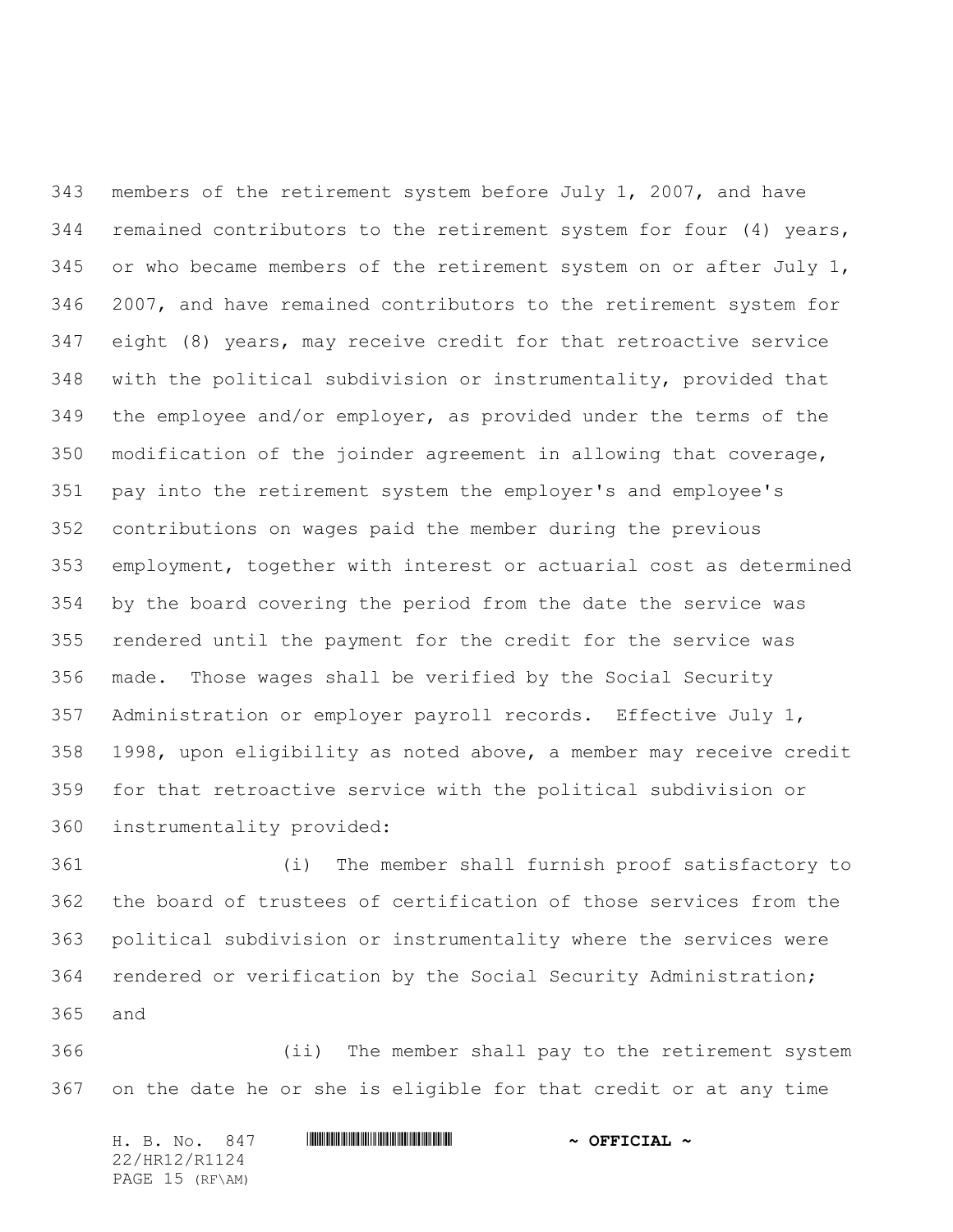thereafter before the date of retirement the actuarial cost for each year of that creditable service. The provisions of this subparagraph (ii) shall be subject to the limitations of Section 415 of the Internal Revenue Code and regulations promulgated under Section 415.

 Nothing contained in this paragraph (k) shall be construed to limit the authority of the board to allow the correction of reporting errors or omissions based on the payment of employee and employer contributions plus applicable interest. Payment for that time shall be made beginning with the most recent service. Upon the payment of all or part of the required contributions, plus interest or the actuarial cost as provided above, the member shall receive credit for the period of creditable service for which full payment has been made to the retirement system.

 (l) Through June 30, 1998, any state service eligible for retroactive service credit, no part of which has ever been reported, and requiring the payment of employee and employer contributions plus interest, or, from and after July 1, 1998, any state service eligible for retroactive service credit, no part of which has ever been reported to the retirement system, and requiring the payment of the actuarial cost for that creditable service, may, at the member's option, be purchased in quarterly increments as provided above at the time that its purchase is otherwise allowed.

22/HR12/R1124 PAGE 16 (RF\AM)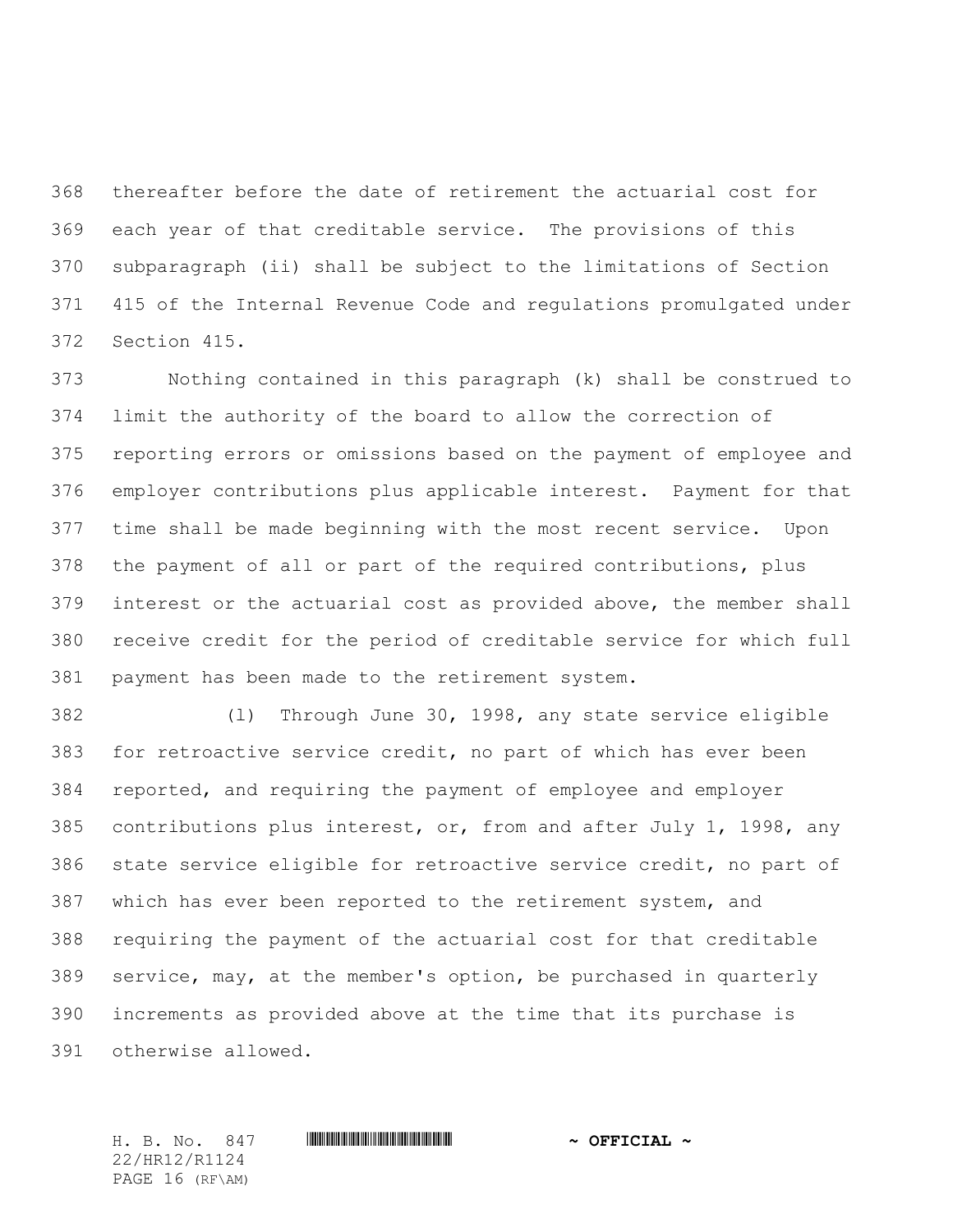(m) All rights to purchase retroactive service credit or repay a refund as provided in Section 25-11-101 et seq. shall terminate upon retirement.

# **II. THOSE WHO ARE NOT ELIGIBLE FOR MEMBERSHIP**

 The following classes of employees and officers shall not become members of this retirement system, any other provisions of Articles 1 and 3 to the contrary notwithstanding:

 (a) Patient or inmate help in state charitable, penal or correctional institutions;

 (b) Students of any state educational institution employed by any agency of the state for temporary, part-time or intermittent work;

 (c) Participants of Comprehensive Employment and Training Act of 1973 (CETA) being Public Law 93-203, who enroll on or after July l, 1979;

 (d) From and after July 1, 2002, individuals who are employed by a governmental entity to perform professional service on less than a full-time basis who do not meet the criteria established in I(a)(ii) of this section.

## **III. TERMINATION OF MEMBERSHIP**

 Membership in this system shall cease by a member withdrawing his accumulated contributions, or by a member withdrawing from active service with a retirement allowance, or by a member's death.

H. B. No. 847 \*HR12/R1124\* **~ OFFICIAL ~** 22/HR12/R1124 PAGE 17 (RF\AM)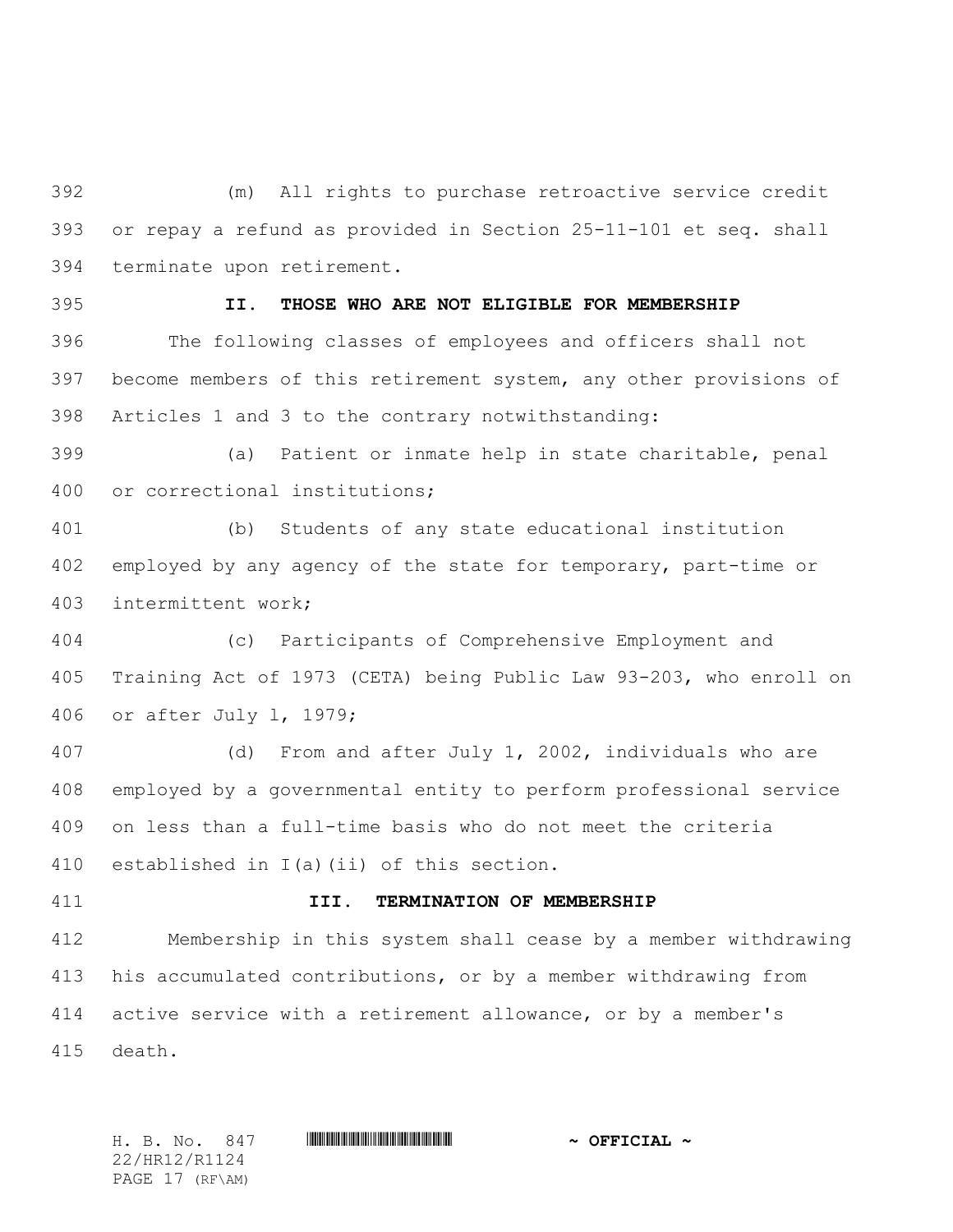**SECTION 3.** Section 25-11-305, Mississippi Code of 1972, is amended as follows:

 25-11-305. (1) The membership of the Supplemental Legislative Retirement Plan shall be composed as follows:

 (a) All members of the State Legislature who are currently serving in the capacity of an elected official of the State Legislature and the person currently serving as President of 423 the Senate shall become members of this system on July 1, 1989, unless they file with the board within thirty (30) days after July 1, 1989, on a form prescribed by the board, a notice of election not to be covered in the membership of the Supplemental Legislative Retirement Plan and a duly executed waiver of all present and prospective benefits which would otherwise inure to them on account of their participation in the plan.

 (b) All members of the State Legislature and the 431 President of the Senate who are elected after July 1, 1989.

 (2) Any state legislators who would have otherwise qualified for membership in the plan under subsection (1) of this section but who were excluded from membership by other provisions of this section as it read before March 26, 1991, shall become members of the plan upon March 26, 1991, and shall receive creditable service in the plan for the period from July 1, 1989, to March 26, 1991, upon payment of the proper employee and employer contributions for that period.

22/HR12/R1124 PAGE 18 (RF\AM)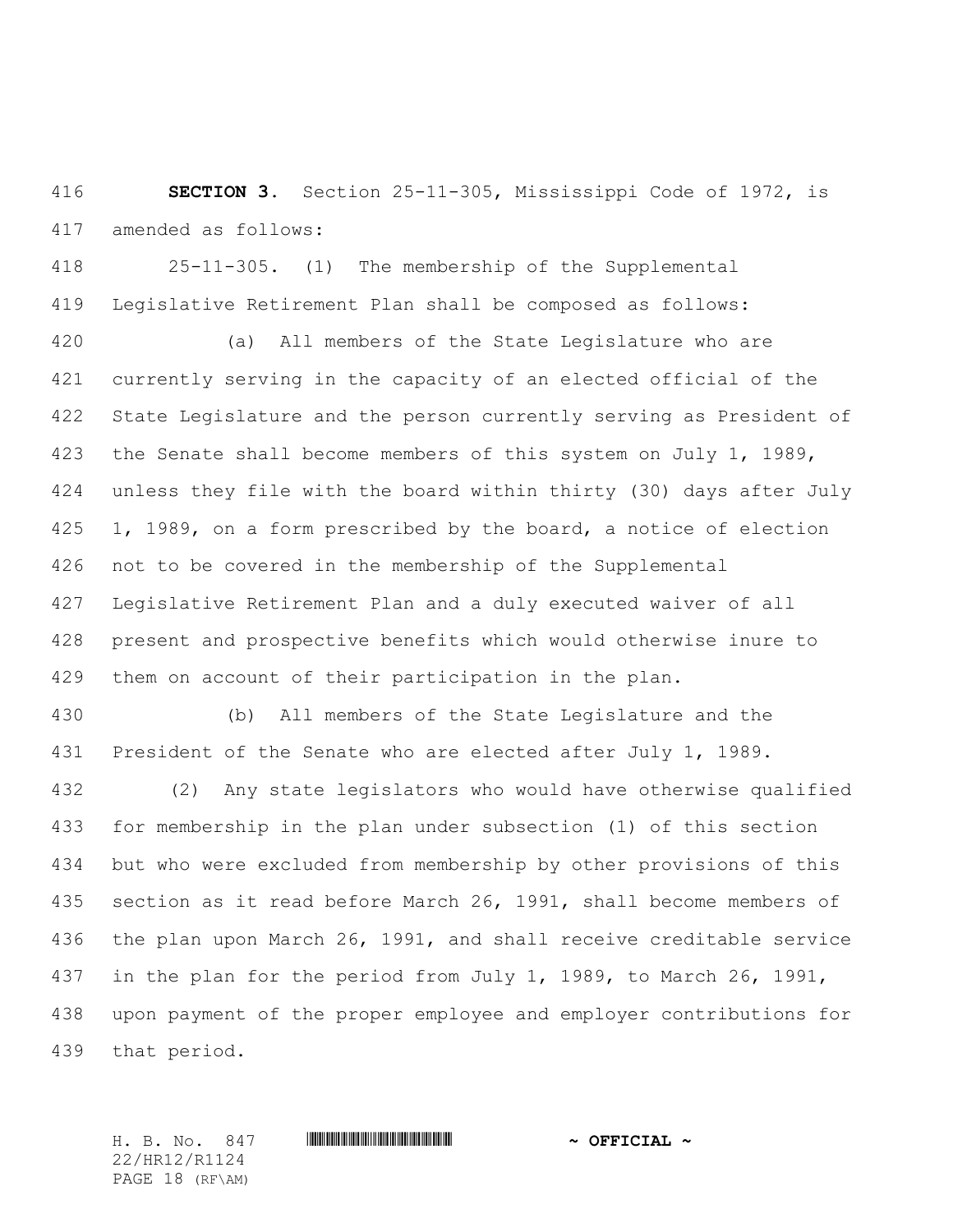(3) Membership in the plan shall cease by a member withdrawing his accumulated contributions, or by a member withdrawing from active service with a retirement allowance, or by death of the member.

 (4) No benefits under the plan shall accrue or otherwise be payable to any person who does not qualify for membership in the plan under subsection (1) of this section.

 (5) Persons who receive or continue to receive a retirement allowance while serving as a member of the Legislature as authorized by Section 25-11-127(6) shall not be active members of the plan.

 **SECTION 4.** Section 5-1-41, Mississippi Code of 1972, is amended as follows:

 5-1-41. **\* \* \*** Except as otherwise provided in Section 25-11-127(6), each Senator and Representative of the Legislature shall receive as compensation at each regular session the sum of Ten Thousand Dollars (\$10,000.00) and the mileage allowance provided by Section 25-3-41, for each mile of the distance by the most direct route usually traveled in coming to and returning from the place where the Legislature sits. **\* \* \*** Except as otherwise provided in Section 25-11-127(6), each Senator and Representative shall receive for attending each extraordinary session or called session the sum of Seventy-five Dollars (\$75.00) per day and mileage at the same rate as per regular session. Except as otherwise provided in Section 25-11-127(6), in addition to the

H. B. No. 847 \*HR12/R1124\* **~ OFFICIAL ~** 22/HR12/R1124 PAGE 19 (RF\AM)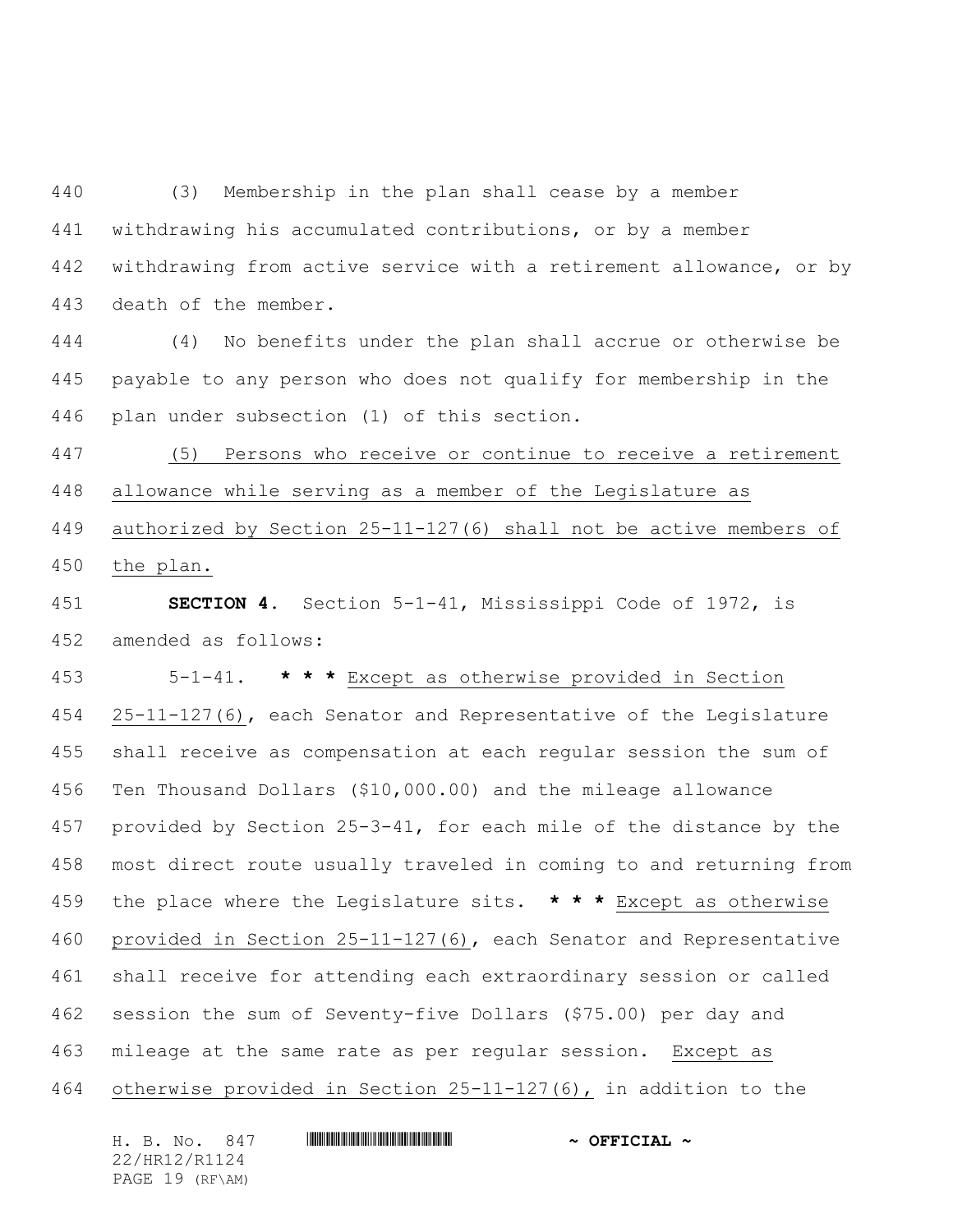above, **\* \* \*** each Senator and Representative and the Lieutenant Governor shall receive the sum of One Thousand Five Hundred Dollars (\$1,500.00) per month for expenses incidental to his office for every full month of his term, except any month or major fraction thereof when the Legislature is convened in regular or extraordinary session; and payments shall be made to each Senator and Representative and the Lieutenant Governor by the State Treasurer between the first and tenth day of each month following the month for which the payments are due.

 **SECTION 5.** Section 5-1-47, Mississippi Code of 1972, is amended as follows:

 5-1-47. (1) Except as otherwise provided in Section 25-11-127(6), in addition to the regular salary and mileage provided by law, an expense allowance equal to the maximum daily expense rate allowable to employees of the federal government for travel in the high rate geographical area of Jackson, Mississippi, as may be established by federal regulations for each legislative day in actual attendance at a session shall be paid to the Lieutenant Governor and members of the Senate and House of Representatives, together with an additional mileage allowance as provided by Section 25-3-41, for each mile of the distance by the most direct route usually traveled in coming to and returning from the place where the Legislature is in session, which expense allowance and additional mileage allowance shall be paid at the end of each seven-day period while the Legislature is in session.

22/HR12/R1124 PAGE 20 (RF\AM)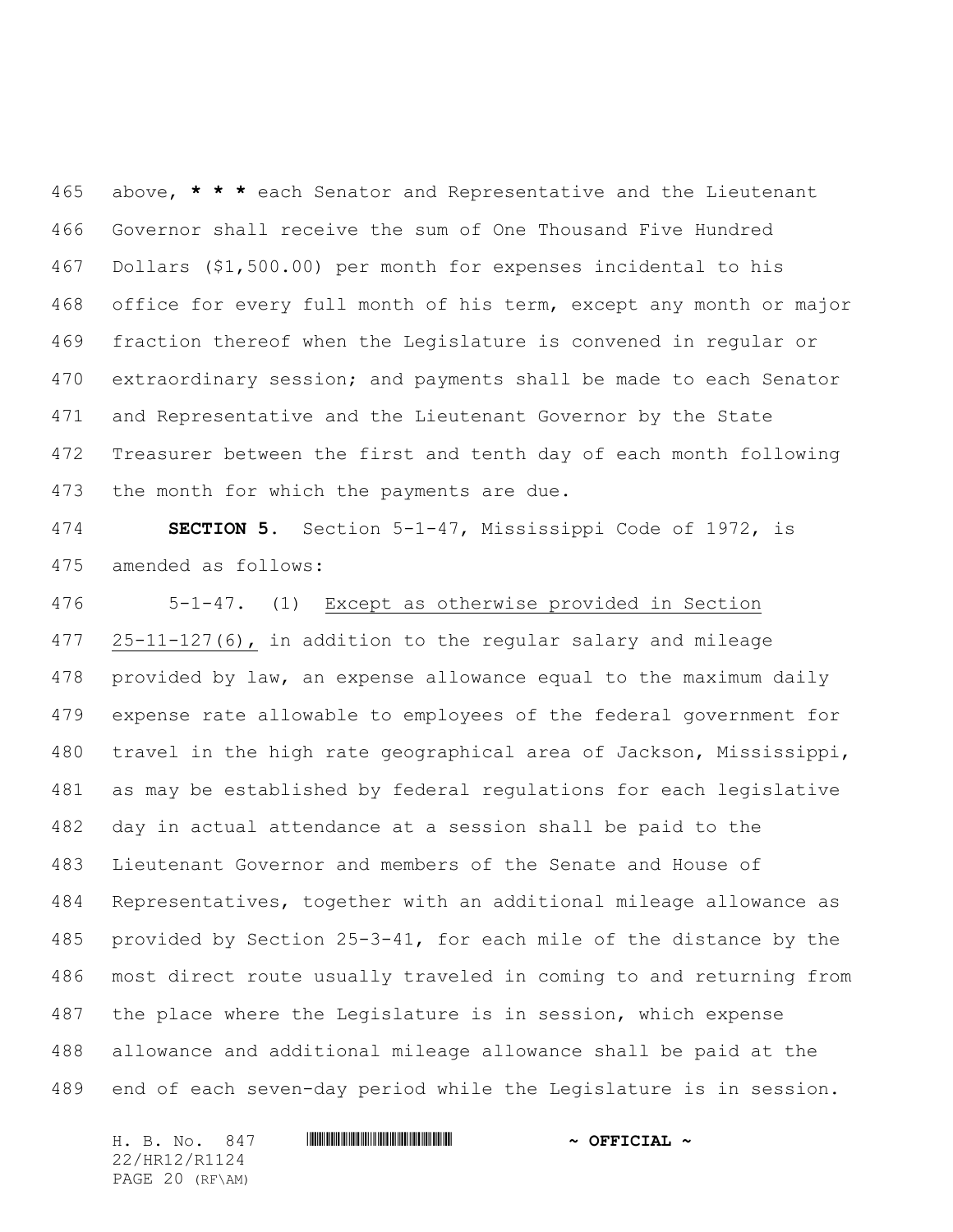(2) Except as otherwise provided in Section 25-11-127(6), in addition to the mileage allowance provided for in subsection (1) of this section, an expense allowance equal to the maximum daily expense rate allowable to employees of the federal government for travel in the high rate geographical area of Jackson, Mississippi, as may be established by federal regulations, per day, shall be paid to:

 (a) The Lieutenant Governor and members of the Senate, upon the approval of the Senate Rules Committee, for attending to legislative duties on any of the following days that the Senate does not convene in session on that day: (i) any day between legislative regular or extraordinary sessions, or (ii) any day of a legislative regular session that has been extended beyond the number of calendar days specified in Section 36, Mississippi Constitution of 1890, when that day falls after the ninetieth or one-hundred-twenty-fifth day of the session, as the case may be, or (iii) any day during a legislative extraordinary session; and

 (b) Members of the House of Representatives, upon the approval of the House Management Committee, for attending to legislative duties on any of the following days that the House does not convene in session on that day: (i) any day between legislative regular or extraordinary sessions, or (ii) any day of a legislative regular session that has been extended beyond the number of calendar days specified in Section 36, Mississippi Constitution of 1890, when that day falls after the ninetieth or

H. B. No. 847 **HRININIA HRITINIA IN SEPTICIAL** ~ 22/HR12/R1124 PAGE 21 (RF\AM)